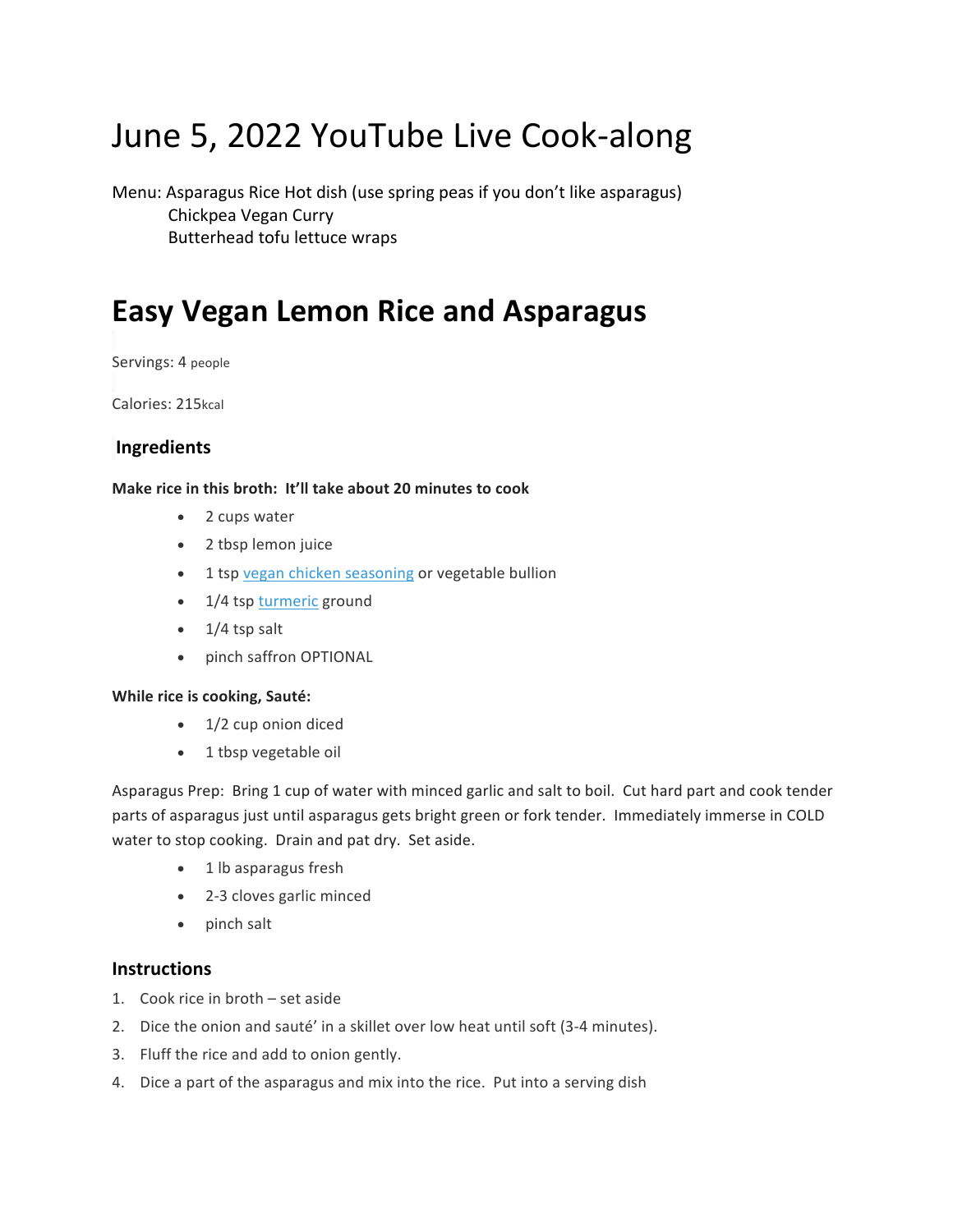- 5. Lay the remaining asparagus on top of the dish.
- 6. Salt to taste, and serve with an extra squeeze of fresh lemon.
- 7. Option: Garnish with vegan parmesan if you like.

### **Chickpea Vegan Curry**

Servings: 4 people

#### **Ingredients**

- 1 tbsp coconut oil
- 1 large onion thinly sliced
- 3 cloves garlic minced
- 1 inch fresh ginger peeled and minced or grated
- 1 tsp garam masala
- $\bullet$  % tsp cumin
- $\bullet$  1/4 tsp ground turmeric
- 1/4 tsp salt (plus more to taste)
- 1 and 1/2 cups diced tomatoes (equal to 1 14-oz. can; drain before using)
- 1 and 1/2 cups coconut milk (equal to 1 14-oz. can)
- 1 and 3/4 cups cooked chickpeas
- 2 tbsp freshly-squeezed lime juice (1 lime) (lemon also works)
- chopped fresh cilantro (coriander) for serving
- Thawed frozen petite peas

#### **Instructions**

- 1. In a large pan, heat the coconut oil over medium-high heat. Add the onion with a pinch of salt. the onion is softened and starting to brown.
- 2. Reduce the heat to medium. Add the garlic and ginger; stir and cook for 60 seconds or until fragrant. Stir in the garam masala, turmeric, and salt. Cook for 30 seconds more to toast the spices.
- 3. Add the tomatoes to the pan and stir well. Continue to cook, stirring occasionally, for about 3-5 minutes or until the tomatoes are starting to break down and dry up a little bit. Stir in the coconut milk and chickpeas. Bring the mixture to a boil, then reduce the heat to medium-low.
- 4. Simmer the coconut chickpea curry for about 10 minutes or until reduced slightly.
- 5. Stir in the fresh lime juice.
- 6. Stir in thawed peas (Do not cook, just thaw)